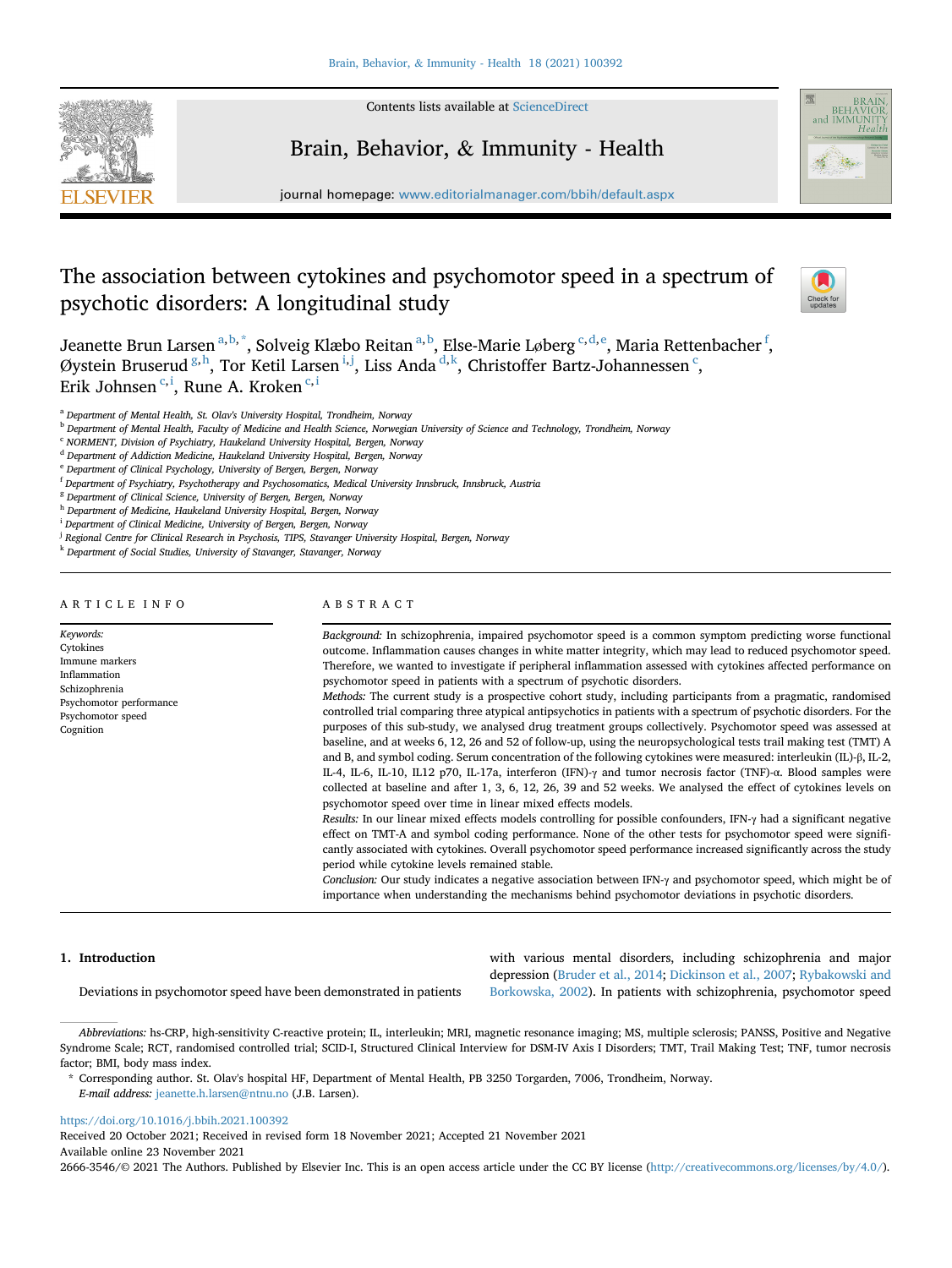impairment is associated with worse functional and social outcome ([Nuechterlein et al., 2011](#page-6-2); [Sanchez et al., 2009\)](#page-6-3). Further, subjects at clinical high risk for psychosis show impairment in several cognitive domains, including psychomotor speed ([Anda et al., 2019](#page-5-1); [Zheng et al.,](#page-7-0) [2018\)](#page-7-0). Interestingly, psychomotor speed may be a strong cognitive predictor for whether a subject in a potential prodromal state actually do develop psychosis ([Pukrop et al., 2007\)](#page-6-4).

In general, psychomotor speed is associated with reduced white matter integrity in magnetic resonance imaging (MRI) studies of healthy volunteers and patients with schizophrenia [\(Karbasforoushan et al.,](#page-6-5) [2015;](#page-6-5) [Wang et al., 2020\)](#page-7-1). This relation is prominent in several areas of the brain, including the basal ganglia ([Tsapanou et al., 2019](#page-7-2)). Inflammation is one pathway that might alter both white matter integrity and connectivity of the basal ganglia ([Felger et al., 2016;](#page-6-6) [Najjar and Pearl](#page-6-7)[man, 2015](#page-6-7)), subsequently affecting psychomotor speed ([Felger et al.,](#page-6-6) [2016;](#page-6-6) [Walker et al., 2017\)](#page-7-3). Theoretically, this is possible knowing that peripheral cytokines can cross the blood-brain barrier both ways ([Banks,](#page-5-2) [2015\)](#page-5-2), bind to glial cells ([Prieto and Cotman, 2017](#page-6-8)), and induce damage to oligodendrocytes and microglial cells ([Martino et al., 2000\)](#page-6-9). Additionally, inflammation and cytokines might influence dopamine levels in the basal ganglia [\(Petrulli et al., 2017\)](#page-6-10), influencing performance on tests for psychomotor speed ([Capuron et al., 2012\)](#page-6-11).

The possible link between psychomotor speed and inflammation is of particular interest when studying patients with psychosis. There is increasing evidence for a linkage between psychosis and inflammation ([Kroken et al., 2018](#page-6-12); [Pape et al., 2019\)](#page-6-13). Notably, patients with schizophrenia have higher levels of inflammatory markers including cytokines, compared to healthy controls ([Goldsmith et al., 2016b](#page-6-14); [Miller et al.,](#page-6-15) [2011\)](#page-6-15). Changes in cytokine levels across the course of illness is seen across a range of mental health disorders (including schizophrenia), with a common pattern where cytokine levels fluctuate between acute and chronic states ([Goldsmith et al., 2016b](#page-6-14); [Momtazmanesh et al., 2019\)](#page-6-16). There is a need for studies on inflammation in relation to signs and transdiagnostic symptoms ([Khandaker et al., 2017\)](#page-6-17). Psychomotor speed impairment may be one such transdiagnostic sign, evident in several mental disorders.

A few previous studies on psychotic disorders identified an association between reduced psychomotor speed and cytokines such as interleukin (IL) -6 and tumor necrosis factor (TNF) -α ([Frydecka et al., 2015;](#page-6-18) [Goldsmith et al., 2020\)](#page-6-19). However, the results are conflicting as other studies found no significant association ([Hori et al., 2017;](#page-6-20) [Martí](#page-6-21)[nez-Cengotitabengoa et al., 2012\)](#page-6-21). Moreover, previous studies are limited by cross sectional designs, which preclude conclusions about causality. Nor can cross sectional studies take into account that both cytokines and psychomotor speed might change over time. Therefore, we wanted to explore the association between cytokines and psychomotor speed in a longitudinal study including patients with spectrum of psychotic disorders. The aim was to investigate whether cytokine levels affected psychomotor speed over time.

# 2. Methods

# 2.1. Setting and participants

The current study is a prospective cohort study with participants from the BeStInTro study, a pragmatic, randomised controlled trial (RCT) comparing three different atypical antipsychotics in the treatment of schizophrenia spectrum disorders. The primary outcome results from this study are recently published in Lancet Psychiatry [\(Johnsen et al., 2020\)](#page-6-22). The follow-up period was 52 weeks with visits at baseline as well as after 1, 3, 6, 12, 26, 39 and 52 weeks. Blood samples were collected at all these visits. Participants underwent neuropsychological testing at baseline, and at week 6, 12, 26 and 52. For the analyses of the present study, the patients were not subdivided into treatment groups.

Three treatment centers in Norway and one in Austria participated in collecting the data between Oct 20, 2011, to Dec 30, 2016. Inclusion

criteria were age  $>18$  years and a psychosis spectrum disorder (ICD-10) diagnosis F20-29) with active psychotic symptoms. Active psychosis was defined as a score  $\geq$ 4 on at least one of the following Positive and Negative Syndrome Scale (PANSS) items: Delusions (P1), Hallucinatory behavior (P3), Grandiosity (P5), Suspiciousness/persecution (P6) or Unusual thought content (G9) ([Kay et al., 1987\)](#page-6-23). Exclusion criteria were inability to understand the site language, pregnancy, breastfeeding, limbic encephalitis, hypersensitivity to any of three antipsychotic drugs tested in the main study, or somatic disorders known as precautions for the drugs tested (prolactin-dependent tumors, pheochromocytoma, risk of torsade de points or narrow-angle glaucoma). The study protocol and population are previously described in detail elsewhere ([Johnsen et al.,](#page-6-22) [2020\)](#page-6-22).

All patients gave written informed consent prior to inclusion. The study was approved by the Regional Committees for Medical and Health Research Ethics and the Norwegian Medicines Agency in Norway, and the Ethikkommission der Medizinische Universität Innsbruck and the Austrian Federal Office for Safety in Health Care in Austria. This work was carried out in accordance with the Declaration of Helsinki. The study is registered at [ClinicalTrials.gov](http://ClinicalTrials.gov) (NCT01446328).

# 2.2. Clinical assessments

Diagnoses were set according to the Structured Clinical Interview for DSM-IV Axis I Disorders (SCID-I) and converted to ICD-10 diagnoses in line with Norwegian clinical guidelines. Sociodemographic data were recorded at baseline. We assessed alcohol and drug abuse with the two scales the Clinical Alcohol Use Scale and Clinical Drug Use Scale [\(Drake](#page-6-24) [et al., 1990\)](#page-6-24). At baseline, we recorded information on demographic variables such as ethnicity, smoking status, gender and age. In addition, we interviewed participants with PANSS at each visit. Height at baseline, and weight were also measured throughout the entire study period in order to calculate body mass index (BMI,  $kg/m<sup>2</sup>$ ). Participants underwent testing with Trail Making Tests A (TMT-A) and B (TMT-B) [\(Bowie and](#page-5-3) [Harvey, 2006;](#page-5-3) [Crowe, 1998](#page-6-25)), at baseline and at weeks 6, 12, 26 and 52. Symbol coding was conducted at baseline and weeks 6, 26 and 52 [\(Keefe](#page-6-26) [et al., 2008](#page-6-26)). All raw scores from the cognitive tests were converted to t-scores according to available norms and manuals.

# 2.3. Immune biomarkers

Fasting-state blood samples were collected between 8 and 10 a.m. Before centrifugation at 3300 rpm for 10 min, the blood was left to clot at room temperature for 20–120 min. The aliquoted serum was frozen at -40  $\degree$ C and stored at -80  $\degree$ C. Cytokine analyses were conducted with a Multiplex immunoassay (High Sensitivity 9-Plex Human ProcartaPlex™ Panel (ThermoFisher Scientific, Waltham, MA, USA)). The following cytokines were analysed: IL-1β, IL-2, IL-4, IL-6, IL-10, IL-12 p70, IL-17a, interferon (IFN)–<sup>γ</sup> and TNF-α. The panel was performed in accordance with the manufacturers' instructions, but we substituted the universal assay buffer with 1X phosphate buffer saline (PBS) with 0.10% tween in order to improve fluorescence intensities. Using the manufacturers' recommendations for sample dilutions and standard curve concentrations, all samples and standards were assayed in duplicates. A Luminex 200 (R&D Systems, Inc., Minneapolis, MN, USA) was used for measuring the fluorescence intensities, and two lots of reagents with similar upper and lower detection limits (ULOQ/LLOQ) were used for all samples (21 plates).

The detection limit was defined as the lowest detected value within the standard curve. Samples below the detection limits were set to half of the detection limits. Summarizing all visits, the number of samples and percentage under the detection limit was as follows: IL-1β: 229 (30.1%), IL-2: 41 (5.4%), IL-4: 162 (21.3%), IL-6: 239 (31.4%), IL-10: 74 (9.7%), IL-12 p70: 171 (26.3%), IL-17a: 40 (6.1%), IFN-γ: 158 (20.8%) and TNFα: 146 (19.2%). Mean inter- and intra-assay coefficients of variation (CV) are given in Table A1.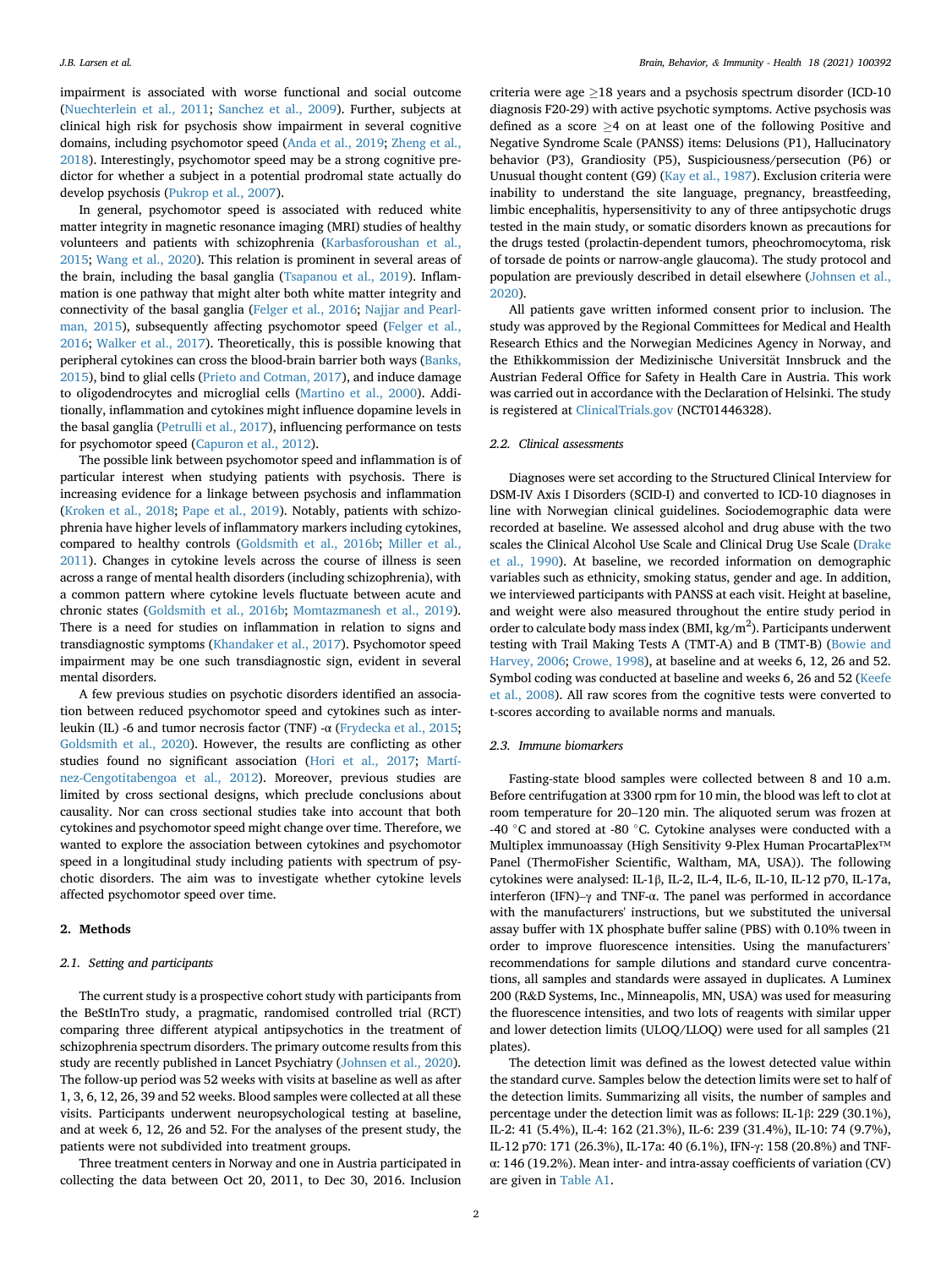## 2.4. Statistical analyses

Statistical analyses were performed using R version 3.6.2 for Windows ([www.R-project.org](http://www.R-project.org)). The level of significance was set at  $p \leq 0.05$ and all analyses were two-tailed. We evaluated data normality with Shapiro-Wilk normality test and evaluation of the QQ-plots. TMT-A, TMT-B and symbol coding t-scores were close to normally distributed. All cytokine values were heavily right skewed, and thus log transformed cytokine values were used in the statistical analyses. We assessed associations between demographic variables, cytokines, and tests for psychomotor speed with Pearson's correlation for continuous variables, and with Mann Whitney  $U$  test or  $t$ -test (depending on the normal distribution) for dichotomous variables.

We used linear mixed effects models to see if log transformed cytokines, TMT-A, TMT-B, or symbol coding changed over time alone without adjusting for the effect of each other. A random intercept for each patient was included to account for dependencies in the data due to repeated measures from the same participants. Secondly, we calculated the Pearson correlation coefficient for the relationship between log transformed cytokines, and TMT-A, TMT-B, or symbol coding at baseline and at end point. Finally, we used linear mixed effects models to assess the relationship between log transformed cytokines and tests for psychomotor speed. We made one model for each psychomotor test, including the test score as dependent variable, and cytokines and visit as independent variables. Again, a random intercept for each patient was included in order to account for dependencies in the data. The following possible confounders were included in the model as independent variables: age, gender, BMI, ethnicity, smoking, study site, antipsychotic drug and PANSS positive subscale score.

Due to the possible confounding effect of including patients with various psychotic disorders, we conducted sensitivity analyses where patients with F22 Delusional disorder and F23 Acute and transient psychosis were excluded. After excluding these patients, we conducted the same linear mixed effect models investigating the association between log transformed cytokines and tests for psychomotor speed correcting for possible confounders.

### 3. Results

The total sample consisted of 144 patients. At baseline, serum cytokine measurements were available for 140 patients, TMT-A scores for 101 patients, TMT-B scores for 89 patients and symbol coding scores for 92 patients. At end point, there were cytokine measurements from 58 patients, TMT-A scores for 47 patients, TMT-B scores for 40 patients and symbol coding scores for 41 patients. A total of 79 patients had measurements of cytokines and all three psychomotor tests at baseline, and 39 patients had both at end point. [Tables 1 and 2](#page-2-0) show demographic and clinical parameters at baseline.

#### 3.1. Change in psychomotor speed and cytokines over time

Overall, the mean level of t-score for the tests TMT-A, TMT-B and symbol coding increased during the study period in linear mixed effects models, being most pronounced for TMT-A [\(Fig. 1\)](#page-3-0). From baseline to end point, there were significant changes in t-scores for TMT-A (mean change  $= 6.3$ , p-value  $< 0.001$ ), TMT-B (mean change  $= 4.9$ , p-value  $<$ 0.001) and symbol coding (mean change  $=$  4.8, p-value  $<$  0.001). Further, a linear mixed effects model found a statistically significant improvement on performance for the TMT-A t-score from baseline to 6 weeks (mean change  $= 2.7$ , p-value  $= 0.011$ ), and from 12 to 26 weeks (mean change  $= 3.5$ , p-value  $= 0.009$ ). Between the other two visits, there were no significant change in TMT-A t-score [\(Table 3](#page-3-1)). TMT-B tscore improved significantly from baseline to 6 weeks only (mean change  $= 3.7$ , p-value  $= 0.001$ ) [\(Table 3\)](#page-3-1). Symbol coding t-scores only had a significant improvement from baseline to 26 weeks (mean change  $= 3.3$ , p-value  $= 0.021$ ) ([Table 3\)](#page-3-1). None of the cytokines changed

<span id="page-2-0"></span>Table 1

| Demographic and clinical parameters at baseline ( $N = 144$ ). |
|----------------------------------------------------------------|
|----------------------------------------------------------------|

|                                                   | N            | $\%$ |               |
|---------------------------------------------------|--------------|------|---------------|
| Gender (female)                                   | 51           | 35.4 |               |
| Higher education (above high school) <sup>a</sup> | 25           | 19.0 |               |
| Employed <sup>b</sup>                             | 36           | 26.5 |               |
| <b>Smokers<sup>c</sup></b>                        | 84           | 66.1 |               |
| Alcohol misuse or dependence <sup>a</sup>         | 13           | 9.6  |               |
| Drug misuse or dependence <sup>b</sup>            | 27           | 19.9 |               |
| Diagnosis                                         |              |      |               |
| F20 Schizophrenia                                 | 84           | 58.0 |               |
| F21 Schizotypal disorder                          | $\mathbf{2}$ | 1.4  |               |
| F22 Delusional disorders                          | 21           | 14.6 |               |
| F23 Acute and transient psychosis                 | 18           | 12.5 |               |
| F <sub>25</sub> Schizoaffective                   | 10           | 6.9  |               |
| F28-F29 Other and unspecified psychosis           | 9            | 6.3  |               |
|                                                   | Mean         | SD   | Range         |
| Age                                               | 31.7         | 12.7 | $18 - 65$     |
| BMI <sup>d</sup>                                  | 25.5         | 6.0  | 16.4-54.8     |
| PANSS total score                                 | 77.6         | 15.3 | 44.0-142.0    |
| PANSS positive score                              | 21.1         | 4.9  | $12.0 - 38.0$ |
| TMT-A (sec)                                       | 35.5         | 22.5 | $12 - 181$    |
| TMT-B (sec)                                       | 91.9         | 53.8 | $32 - 335$    |
| Symbol coding (t-score)                           | 35.8         | 12.9 | $12 - 76$     |

Abbreviations: BMI; body mass index, PANSS; Positive and Negative Syndrome Scale, TMT; Trail Making Test.

<span id="page-2-1"></span><sup>a</sup> Missing 9.

<span id="page-2-2"></span><sup>b</sup> Missing 8.

<span id="page-2-3"></span><sup>c</sup> Missing 17.

<span id="page-2-4"></span><sup>d</sup> Missing 22.

# Table 2

| Cytokine levels at baseline. |  |  |
|------------------------------|--|--|
|------------------------------|--|--|

|                         | Mean | SD   | Range           |
|-------------------------|------|------|-----------------|
| IFN- $\gamma$ (pg/ml)   | 5.3  | 9.4  | 0.04-70.87      |
| IL-1β (pg/ml)           | 1.2  | 2.8  | $0.01 - 22.74$  |
| IL-10 $(pg/ml)$         | 1.6  | 2.5  | $0.02 - 22.10$  |
| IL-12 $p70$ ( $pg/ml$ ) | 3.2  | 8.2  | $0.12 - 80.82$  |
| IL-17a $(pg/ml)$        | 33.3 | 46.6 | $0.02 - 279.43$ |
| $IL-2$ ( $pg/ml$ )      | 25.5 | 31.9 | 0.06-217.47     |
| IL-4 $(pg/ml)$          | 21.2 | 34.9 | $0.10 - 227.41$ |
| IL-6 $(pg/ml)$          | 2.0  | 3.1  | $0.07 - 15.19$  |
| TNF- $\alpha$ (pg/ml)   | 46.1 | 76.1 | 0.11-445.08     |

Abbreviations: IFN; interferon, IL; interleukin, TNF; tumor necrosis factor.

significantly from baseline to end point in a linear mixed effects model ([Fig. 2](#page-3-2) and Table A2).

# 3.2. Relationship between psychomotor speed and cytokines

At baseline and end point, no Pearson's correlation coefficients reached the level of significance for the relationship between cytokines and any of the test TMT-A, TMT-B, or symbol coding ([Table A3\)](#page-5-4). In linear mixed effects models including measurements from all visits and correcting for possible confounders, only IFN-γ had a significant negative effect upon TMT-A (model estimate  $= -2.923$ ,  $p = 0.011$ ) and symbol coding (model estimate  $= -2.564$ ,  $p = 0.038$ ). None of the other cytokines had a significant effect upon TMT-A or symbol coding [\(Table 4\)](#page-4-0). For TMT-B, we found no significant associations with the tested cytokines in a linear mixed effects model [\(Table 4](#page-4-0)).

In linear mixed effects models excluding patients with F22 and F23 ICD-10 diagnoses, IFN-γ was still significantly associated with TMT-A (model estimate  $= -3.059$ ,  $p = 0.042$ ), but not symbol coding (model estimate  $= -1.882$ ,  $p = 0.212$ ). In addition, IL-4 was associated with TMT-A (model estimate  $= 2.506$ ,  $p = 0.030$ ) and TMT-B (model estimate  $=$ 2.417,  $p = 0.046$ ). None of the other tested cytokines were significantly related to TMT-A or TMT-B [\(Table A4](#page-5-4)). In these linear mixed effects models, no cytokines had a significant effect upon symbol coding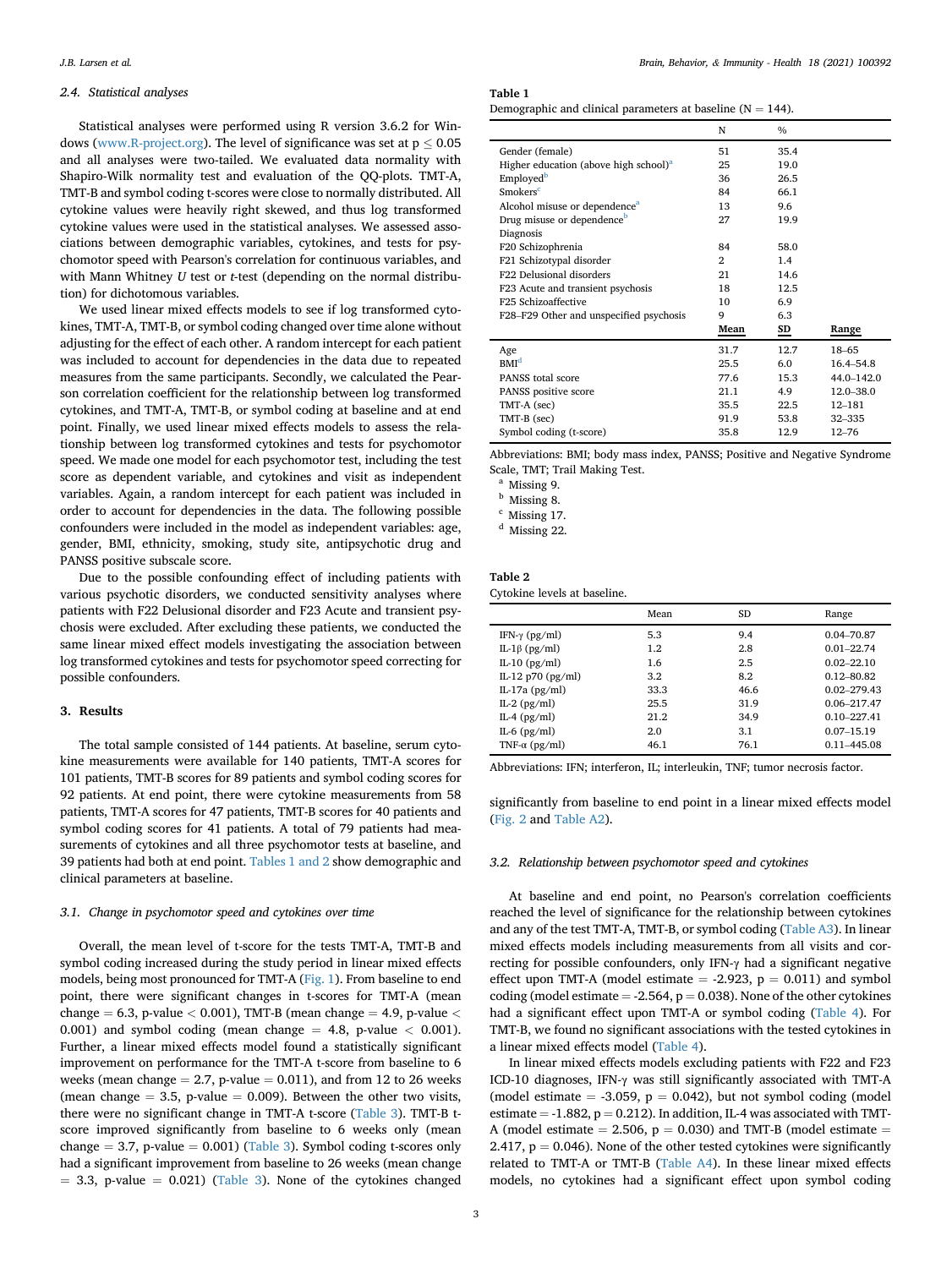<span id="page-3-0"></span>

Fig. 1. Estimated mean t-score of psychomotor speed over time. Data estimated in linear mixed effect models including three different tests for psychomotor speed. Abbreviations: TMT; trail making test, SC; symbol coding.

<span id="page-3-1"></span>

| Table 3 |                                                  |  |
|---------|--------------------------------------------------|--|
|         | Change in tests for psychomotor speed (t-score). |  |

|                    | TMT-A           |           |        | TMT-B     |                          |                          |                          | SC      |       |  |
|--------------------|-----------------|-----------|--------|-----------|--------------------------|--------------------------|--------------------------|---------|-------|--|
|                    | Estimates       | <b>SE</b> | D      | Estimates | <b>SE</b>                |                          | Estimates                | SE      |       |  |
| Baseline (0 weeks) | 43.3            | 1.1       | 0.000  | 41.5      | 1.1                      | 0.000                    | 35.1                     | $1.2\,$ | 0.000 |  |
| Change 0–6 weeks   | 2.7             | 1.1       | 0.011  | 3.7       | 1.1                      | 0.001                    | 1.9                      | 1.1     | 0.084 |  |
| Change 6-12 weeks  | 1.1             | 1.1       | 0.337  | 1.4       | $1.2\,$                  | 0.224                    | $\hspace{0.05cm}$        |         |       |  |
| Change 6-26 weeks  | $\qquad \qquad$ | $\sim$    | $\sim$ | $\sim$    | $\overline{\phantom{a}}$ | $\overline{\phantom{0}}$ | $-0.5$                   | 1.3     | 0.704 |  |
| Change 12-26 weeks | 3.5             | 1.3       | 0.009  | 2.5       | 1.3                      | 0.064                    | $\overline{\phantom{a}}$ |         |       |  |
| Change 26-52 weeks | $-1.0$          | 1.4       | 0.499  | 2.8       | 1.5                      | 0.055                    | 3.3                      | 1.4     | 0.021 |  |

Estimates from the linear mixed effects models. No measurements of SC at week 12.

<span id="page-3-2"></span>Abbreviations: SC; symbol coding, TMT; Trail Making Test.



Fig. 2. Estimated mean levels of cytokines over time.

Data estimated in linear mixed effect models including log transformed cytokine values. Abbreviations: IFN; interferon, IL; interleukin, TNF; tumor necrosis factor.

([Table A4\)](#page-5-4). As in the main analyses described above, these models were also conducted including several possible confounders for correction.

# 4. Discussion

Our findings indicate that higher levels of IFN-γ had a significant negative effect upon psychomotor speed (assessed by TMT-A and symbol coding) in patients with a spectrum of psychotic disorders. No other cytokines were significantly associated with psychomotor speed. In addition, we found that although patients improved significantly on tests for psychomotor speed during the study period of 52 weeks, the tested cytokines remained stable without any significant changes.

To our knowledge, this was the first study to include IFN-γ when investigating the association between inflammatory markers and psychomotor speed in patients with severe mental disorders. Therefore, it is difficult to find studies that are directly comparable with the finding regarding IFN-γ and psychomotor speed in our study. However, previous studies have found an association between performance on tests for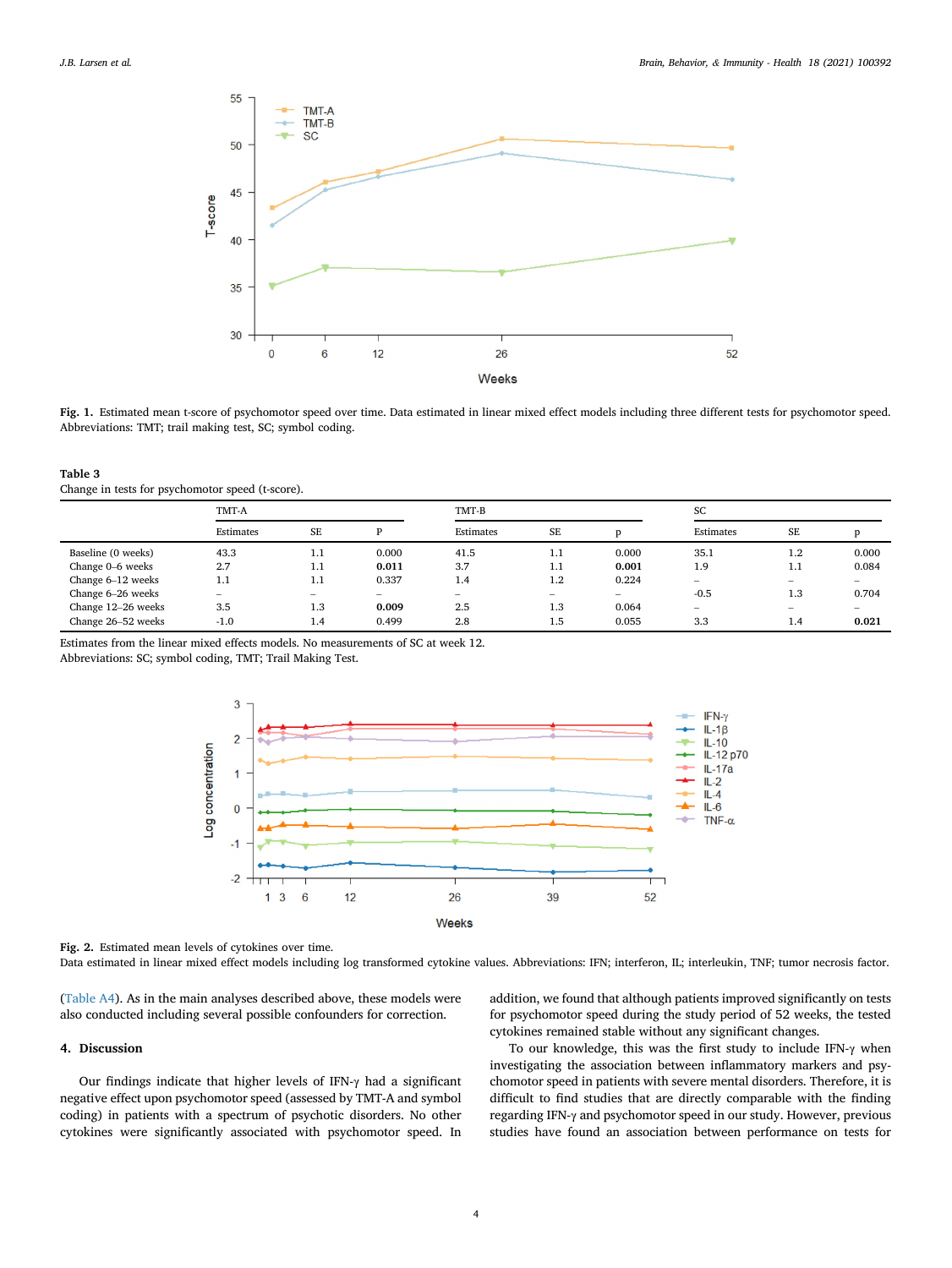<span id="page-4-0"></span>

|  |  | Estimated effect of log-transformed cytokines on t-scores from test of psychomotor speed. |  |
|--|--|-------------------------------------------------------------------------------------------|--|
|  |  |                                                                                           |  |

|               | TMT-A     |      |       | TMT-B     |      |       | Symbol coding |       |       |
|---------------|-----------|------|-------|-----------|------|-------|---------------|-------|-------|
|               | Estimates | SE   |       | Estimates | SE   | D     | Estimates     | SE    | D     |
| IFN- $\gamma$ | $-2.923$  | 1.14 | 0.011 | $-1.131$  | 1.07 | 0.294 | $-2.564$      | 1.22  | 0.038 |
| IL-1 $\beta$  | 0.161     | 0.55 | 0.768 | $-0.199$  | 0.55 | 0.716 | 0.444         | 0.60  | 0.463 |
| IL-10         | 0.835     | 0.58 | 0.149 | 0.550     | 0.56 | 0.330 | $-0.039$      | 0.59  | 0.948 |
| IL-12 p70     | 0.959     | 1.27 | 0.451 | $-0.867$  | 1.26 | 0.493 | 1.044         | 1.31  | 0.427 |
| IL-17a        | $-0.264$  | 0.96 | 0.782 | 0.849     | 0.94 | 0.370 | $-1.602$      | 1.15  | 0.166 |
| $IL-2$        | 0.951     | 1.30 | 0.465 | $-0.607$  | 1.27 | 0.635 | 0.248         | 1.346 | 0.854 |
| $IL-4$        | 0.648     | 0.77 | 0.399 | 1.297     | 0.73 | 0.079 | 0.668         | 0.92  | 0.468 |
| IL-6          | $-0.327$  | 0.61 | 0.594 | 0.220     | 0.61 | 0.719 | $-0.576$      | 0.68  | 0.399 |
| TNF- $\alpha$ | $-0.007$  | 0.83 | 0.993 | $-0.217$  | 0.83 | 0.793 | 1.516         | 0.92  | 0.103 |

Estimates from linear mixed effect models. The models included age, gender, BMI, ethnicity, smoking, study site, antipsychotic drug and PANSS positive score as independent variables.

Abbreviations: IFN; interferon, IL; interleukin, TMT; trail making test, TNF; transforming growth factor.

psychomotor speed (including TMT-A, TMT-B and symbol coding) and other pro-inflammatory cytokines in schizophrenia patients [\(Frydecka](#page-6-18) [et al., 2015](#page-6-18); [Goldsmith et al., 2020](#page-6-19)). Additionally, Bulzacka et al. found that schizophrenia patients with increased levels of high-sensitivity C-reactive protein (hs-CRP, increased level defined as > 3 mg/ml) performed significantly worse on TMT-A and TMT-B when compared to patients with normal hs-CRP levels [\(Bulzacka et al., 2016\)](#page-5-5). The same association between worse performance on TMT-A and hs-CRP have been proven in patients with both bipolar disorder and major depressive disorder [\(Dickerson et al., 2013;](#page-6-27) [Krogh et al., 2014\)](#page-6-28). CRP is known to induce the production of IFN-γ ([Van Vr](#page-7-4)é et al., 2008). Therefore, findings of CRP and IFN-γ in relation to psychomotor speed, might be an expression of the same immunological mechanisms. For future research, CRP should be included.

Of the three tests for psychomotor speed, only TMT-A and symbol coding were significantly associated with a cytokine. Although all three tests included in this study measure psychomotor speed to some extent, they differentiate in whether they assess other cognitive domains as well. More specifically, TMT-A tests psychomotor speed and visuospatial abilities, whereas TMT-B also draws on higher cognitive abilities including working memory [\(Bowie and Harvey, 2006;](#page-5-3) [Crowe, 1998\)](#page-6-25). The symbol coding test measures psychomotor speed and attention [\(Keefe](#page-6-26) [et al., 2008](#page-6-26)). In other words, TMT-A could be classified as the purest measure of psychomotor speed of the three. Keeping the differences of the tests in mind, our finding might indicate that IFN-γ is related to psychomotor speed and attention. In the future, including more tests that measure psychomotor speed more solely would be helpful to differentiate this association further [\(Hubel et al., 2013](#page-6-29); [Skogan et al., 2018](#page-6-30)).

After sensitivity analyses excluding patients with delusional disorder and acute transient psychosis, IFN-γ was still associated with TMT-A, but not symbol coding. In these analyses we lost some statistical power, and this might explain the loss of a significant association between IFN-γ and symbol coding. In addition, we found an association between IL-4 and the two tests TMT-A and TMT-B. Although false positive findings are more probable when performing additional statistical tests, the spectrum of schizophrenia patients might represent a different entity. Regarding blood levels of cytokines, a meta-analysis concluded that certain cytokines are trait markers [\(Miller et al., 2011](#page-6-15)), and that not all cytokines normalize during treatment [\(Tourjman et al., 2013\)](#page-6-31).

In general, IL-4 represents a different part of the immune system than IFN-γ ([Zhu et al., 2010\)](#page-7-5) Whereas IFN-γ is important for type 1 T helper (th1) cells ([Li et al., 2014](#page-6-32)), IL-4 is classified as part of the th2 response ([Zhu et al., 2010\)](#page-7-5). In our study, the association between IL-4 and IFN-γ is inverse, which makes sense considering the underlying biological function of these cytokines. More specifically, IFN-γ had a negative effect on psychomotor speed, whereas IL-4 had a positive effect. To our knowledge, no previous studies investigating the association between cytokines and psychomotor speed in psychosis included IL-4 or other th2 cytokines. However, a few previous studies found increased levels of th2 cytokines in schizophrenia [\(Borovcanin et al., 2012](#page-5-6); [Guo et al., 2015\)](#page-6-33), although the results are conflicting [\(Momtazmanesh et al., 2019\)](#page-6-16).

The majority of tested cytokines were not significantly associated with psychomotor speed in our study. This finding was somewhat surprising as it is contrary to a few previous studies which found an association between several cytokines and psychomotor speed in schizophrenia patients ([Frydecka et al., 2015](#page-6-18); [Goldsmith et al., 2020\)](#page-6-19). Still, our findings are in line with one study which also failed to find any significant correlation between plasma levels of the two cytokines IL-6 and TNF-α, and psychomotor speed in patients with schizophrenia ([Hori et al., 2017](#page-6-20)). Similarly, no association between cytokines (IL-6, IL-10 and TNF- $\alpha$ ) and psychomotor speed was found in a group of patients with bipolar disorder ([Mora et al., 2019](#page-6-34)). In a longitudinal study by Krogh et al. including patients with major depressive disorder, only hs-CRP predicted an improvement on TMT-A, but not the cytokine IL-6 ([Krogh et al., 2014\)](#page-6-28). However, as mentioned above, none of these studies included IFN-γ or IL-4 in their analyses, making it difficult to meaningfully compare our results. Finally, differences between our and other studies regarding selection and exclusion criteria (i.e. diagnoses, somatic comorbidity, and substance abuse) might also explain different findings.

Interferons are potent cytokines with a major antiviral function ([Pestka et al., 2004](#page-6-35)). IFN- $\alpha$  is commonly used as treatment for chronic hepatitis C together with an antiviral drug ([AASLD-IDSA., 2021\)](#page-5-7). When given IFN-α, patients do develop decreased psychomotor speed and depressive symptoms compared to controls ([Majer et al., 2008](#page-6-36)). Another study has demonstrated that patients developing depression after IFN-α treatment have more reduced psychomotor speed when compared to somatically healthy patients with major depression [\(Capuron et al.,](#page-6-37) [2009\)](#page-6-37). Although IFN-γ and IFN-α are two different classes of interferons (class I and II), they have several similarities and these studies on IFN- $\alpha$ and psychomotor speed are therefore of relevance [\(Pestka et al., 2004\)](#page-6-35).

On a neurobiological level, reduced psychomotor speed is associated with reduced white matter integrity in several parts of the brain, such as corpus callosum and basal ganglia [\(Karbasforoushan et al., 2015](#page-6-5); [Tsa](#page-7-2)[panou et al., 2019](#page-7-2); [Wang et al., 2020\)](#page-7-1). Such reduced white matter integrity may be induced by inflammation and peripheral cytokines ([Benedetti et al., 2016;](#page-5-8) [Najjar and Pearlman, 2015\)](#page-6-7). In a study including patients with bipolar disorder, IFN-γ was associated with reduced white matter integrity in several networks of the brain [\(Benedetti et al., 2016\)](#page-5-8). Further, IFN-γ is damaging to brain myelin through several mechanisms ([Popko and Baerwald, 1999\)](#page-6-38). Most importantly, through inducing apoptosis in oligodendrocytes ([Buntinx et al., 2004](#page-5-9); [Horiuchi et al.,](#page-6-39) [2006\)](#page-6-39). In addition, activation of macrophages and microglia are of significance [\(Popko and Baerwald, 1999\)](#page-6-38). These effects of IFN-γ on myelin are of importance in the pathology of the demyelinating disease multiple sclerosis (MS) [\(Kebir et al., 2009](#page-6-40)). Interestingly, reduction in psychomotor speed (measured by symbol coding and TMT-A) are the most common cognitive impairments in patients with MS ([Grzegorski and](#page-6-41)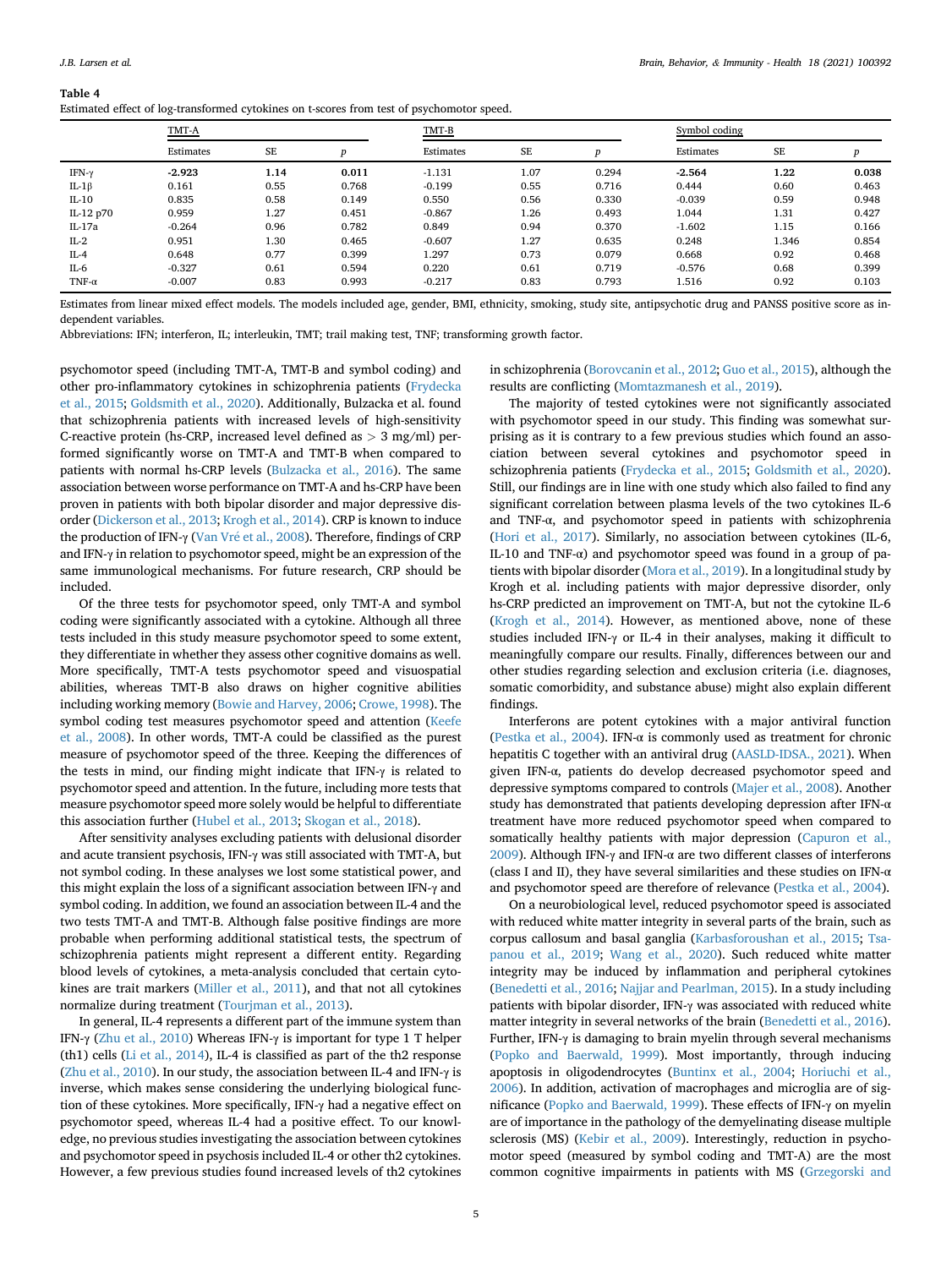# [Losy, 2017](#page-6-41); [Storm Van's Gravesande et al., 2019;](#page-6-42) [Van Schependom et al.,](#page-7-6) [2015\)](#page-7-6).

When considering the pathophysiological mechanisms behind altered psychomotor activity, the basal ganglia need to be mentioned. In patients with schizophrenia, Yang et al. found an association between psychomotor slowing and basal ganglia activity [\(Yang et al., 2004](#page-7-7)). Following administration of IFN-α, hepatitis C patients do develop psychomotor slowing on neuropsychological tests, which is associated with reduced connectivity in the basal ganglia [\(Felger et al., 2016](#page-6-6)). An inflammatory stimulus (i.e. IFN-α or endotoxin) can influence the basal ganglia not only through reduced connectivity, but also alter dopamine metabolism and glutamate levels ([Capuron et al., 2012](#page-6-11); [Eisenberger et al., 2010](#page-6-43); [Haroon](#page-6-44) [et al., 2015\)](#page-6-44). In fact, this relation between basal ganglia and inflammation might also involve reduced white matter integrity ([Benedetti et al.,](#page-5-8) [2016\)](#page-5-8). In other words, it is possible that several pathophysiological mechanisms are important when understanding the link between psychomotor speed and inflammation.

In the current study, cytokines remained stable throughout the entire observational period of 52 weeks. Several studies have shown that some cytokines change from acute states of schizophrenia to more chronic phases [\(Çakici et al., 2021](#page-6-45); [Goldsmith et al., 2016a;](#page-6-46) [Momtazmanesh](#page-6-16) [et al., 2019](#page-6-16)). Still, certain cytokines remain unchanged during the course of schizophrenia, indicating that these cytokines are trait markers ([Capuzzi et al., 2017;](#page-6-47) [Tourjman et al., 2013](#page-6-31)). Importantly, patients from our study were in both acute and more chronic phases of schizophrenia. We did execute linear mixed effects models within the group of drug naïve patients, but here no cytokines affected the performance on psychomotor speed tests significantly (data not shown). The lack of an association between IFN- $\gamma$  and TMT-A in the drug naïve group, could be due to low statistical power. Also, we did not distinguish between treatment groups, or responder's vs non-responders in our analyses. These are factors known to be of relevance when considering changes in cytokines over time in schizophrenia patients [\(Momtazmanesh et al.,](#page-6-16) [2019;](#page-6-16) [Mondelli et al., 2015](#page-6-48); [Tourjman et al., 2013](#page-6-31)).

In contrast to the cytokines remaining stable, patients improved significantly on tests for psychomotor speed during the study period. This in line with other studies demonstrating that schizophrenia patients treated with antipsychotics improve on overall cognitive performance ([Fathian et al., 2019](#page-6-49); [Gold et al., 1999\)](#page-6-50), and psychomotor speed over time ([Hughes et al., 2003](#page-6-51); [Townsend et al., 2002](#page-6-52)). In this particular study population, we have found the same improvement in overall cognitive performance ([Anda et al., 2021](#page-5-10)).

There are several limitations that need to be considered in this study. Only IFN-γ was significantly associated with psychomotor speed in the main analyses, and it is largely unclear why none of the other cytokines were associated with psychomotor speed. Considering a few previous studies on the topic, we expected to find an association between psychomotor speed and several inflammatory cytokines. However, as all tests for psychomotor speed changed significantly during the study period, it should have been possible to detect a relation with cytokines if present. The study was not powered for testing associations between cytokines and psychomotor speed and the lack of associations for other cytokines than IFN-γ may be a type II error. Even though correction for treatment groups did not have any effect on the main findings, we do not know from this study if antipsychotics in general influence the association between psychomotor speed and cytokines.

However, the study also has several strengths. Importantly, we used a hypothesis driven approach. An extensive panel of cytokines representing different immune responses were included. Regarding psychomotor speed, we included three validated and well-established neuropsychological tests. Although none of these tests are the gold standard for psychomotor speed, they are all considered sound measures of psychomotor speed. When measuring neuropsychological tests repeatedly, improved scores can be a result of practice effects. However, the tests included in this study is proven relatively stable to such effects [\(Rodriguez-Toscano](#page-6-53) [et al., 2020\)](#page-6-53). As already mentioned, TMT-A is the purest measure of psychomotor speed of the three, supporting that IFN-γ is associated with psychomotor speed specifically. Further, a longitudinal study design including a relatively large study sample, are also important strengths. Although being a RCT, the study was designed with few exclusion criteria, resembling a real-life sample of patients with psychotic disorders. Finally, we corrected for several potential confounders such as age, gender, BMI and severity of psychotic symptoms.

In conclusions, our findings suggest an association between IFN-γ and psychomotor speed over time. Future studies should elaborate this association further, including both a wide range of inflammatory markers and several tests for psychomotor speed.

# Role of funding source

This work was publicly funded entirely by The Research Council of Norway (grant number 213727), the Western Norway Regional Health Trust (grant number 911679) and the participating not-for-profit hospitals and universities. The funding sources had no role in study design, data collection, analysis and interpretation of data, writing of the paper or in the decision to publish.

# Declaration of competing interest

None.

# Acknowledgements

The authors wish to thank all the patients for their contributions to this study. We also thank the research nurses collecting data at the various study sites. Anja Torsvik who conducted the cytokine analyses are also to be acknowledged.

#### Appendix A. Supplementary data

Supplementary data to this article can be found online at [https://do](https://doi.org/10.1016/j.bbih.2021.100392) [i.org/10.1016/j.bbih.2021.100392.](https://doi.org/10.1016/j.bbih.2021.100392)

#### <span id="page-5-7"></span><span id="page-5-4"></span>References

- <span id="page-5-1"></span>[AASLD-IDSA, 2021. Recommendations for Testing, Managing, and Treating Hepatitis C](http://refhub.elsevier.com/S2666-3546(21)00195-2/sref1).
- Anda, L., Brø[nnick, K.K., Johannessen, J.O., Joa, I., Kroken, R.A., Johnsen, E.,](http://refhub.elsevier.com/S2666-3546(21)00195-2/sref2) Rettenbacher, M., Fathian, F., Lø[berg, E.M., 2019. Cognitive pro](http://refhub.elsevier.com/S2666-3546(21)00195-2/sref2)file in ultra high risk [for psychosis and schizophrenia: a comparison using coordinated norms. Front.](http://refhub.elsevier.com/S2666-3546(21)00195-2/sref2) [Psychiatr. 10, 695.](http://refhub.elsevier.com/S2666-3546(21)00195-2/sref2)
- <span id="page-5-10"></span><span id="page-5-2"></span>[Anda, L., Johnsen, E., Kroken, R.A., Joa, I., Rettenbacher, M., L](http://refhub.elsevier.com/S2666-3546(21)00195-2/sref3)øberg, E.M., 2021. [Cognitive change and antipsychotic medications: results from a pragmatic rater-blind](http://refhub.elsevier.com/S2666-3546(21)00195-2/sref3) [RCT. Schizophr. Res. Cogn. 26, 100204](http://refhub.elsevier.com/S2666-3546(21)00195-2/sref3).
- <span id="page-5-8"></span>[Banks, W.A., 2015. The blood-brain barrier in neuroimmunology: tales of separation and](http://refhub.elsevier.com/S2666-3546(21)00195-2/sref4) [assimilation. Brain Behav. Immun. 44, 1](http://refhub.elsevier.com/S2666-3546(21)00195-2/sref4)–[8](http://refhub.elsevier.com/S2666-3546(21)00195-2/sref4).
- [Benedetti, F., Poletti, S., Hoogenboezem, T.A., Mazza, E., Ambree, O., de Wit, H.,](http://refhub.elsevier.com/S2666-3546(21)00195-2/sref5) [Wijkhuijs, A.J., Locatelli, C., Bollettini, I., Colombo, C., Arolt, V., Drexhage, H.A.,](http://refhub.elsevier.com/S2666-3546(21)00195-2/sref5) 2016. Inflammatory cytokines infl[uence measures of white matter integrity in Bipolar](http://refhub.elsevier.com/S2666-3546(21)00195-2/sref5) [Disorder. J. Affect. Disord. 202, 1](http://refhub.elsevier.com/S2666-3546(21)00195-2/sref5)–[9.](http://refhub.elsevier.com/S2666-3546(21)00195-2/sref5)
- <span id="page-5-6"></span>[Borovcanin, M., Jovanovic, I., Radosavljevic, G., Djukic Dejanovic, S., Bankovic, D.,](http://refhub.elsevier.com/S2666-3546(21)00195-2/sref6) [Arsenijevic, N., Lukic, M.L., 2012. Elevated serum level of type-2 cytokine and low IL-](http://refhub.elsevier.com/S2666-3546(21)00195-2/sref6)17 in fi[rst episode psychosis and schizophrenia in relapse. J. Psychiatr. Res. 46,](http://refhub.elsevier.com/S2666-3546(21)00195-2/sref6) [1421](http://refhub.elsevier.com/S2666-3546(21)00195-2/sref6)–[1426](http://refhub.elsevier.com/S2666-3546(21)00195-2/sref6).
- <span id="page-5-3"></span><span id="page-5-0"></span>[Bowie, C.R., Harvey, P.D., 2006. Administration and interpretation of the trail making](http://refhub.elsevier.com/S2666-3546(21)00195-2/sref7) [test. Nat. Protoc. 1, 2277](http://refhub.elsevier.com/S2666-3546(21)00195-2/sref7)–[2281](http://refhub.elsevier.com/S2666-3546(21)00195-2/sref7).
- <span id="page-5-5"></span>[Bruder, G.E., Alvarenga, J.E., Alschuler, D., Abraham, K., Keilp, J.G., Hellerstein, D.J.,](http://refhub.elsevier.com/S2666-3546(21)00195-2/sref8) [Stewart, J.W., McGrath, P.J., 2014. Neurocognitive predictors of antidepressant](http://refhub.elsevier.com/S2666-3546(21)00195-2/sref8) [clinical response. J. Affect. Disord. 166, 108](http://refhub.elsevier.com/S2666-3546(21)00195-2/sref8)–[114.](http://refhub.elsevier.com/S2666-3546(21)00195-2/sref8)
- [Bulzacka, E., Boyer, L., Schürhoff, F., Godin, O., Berna, F., Brunel, L., Andrianarisoa, M.,](http://refhub.elsevier.com/S2666-3546(21)00195-2/sref9) [Aouizerate, B., Capdevielle, D., Ch](http://refhub.elsevier.com/S2666-3546(21)00195-2/sref9)éreau-Boudet, I., Chesnoy-Servanin, G., [Danion, J.M., Dubertret, C., Dubreucq, J., Faget, C., Gabayet, F., Le Gloahec, T.,](http://refhub.elsevier.com/S2666-3546(21)00195-2/sref9) [Llorca, P.M., Mallet, J., Misdrahi, D., Rey, R., Richieri, R., Passerieux, C., Roux, P.,](http://refhub.elsevier.com/S2666-3546(21)00195-2/sref9) [Yazbek, H., Leboyer, M., Fond, G., 2016. Chronic peripheral in](http://refhub.elsevier.com/S2666-3546(21)00195-2/sref9)flammation is [associated with cognitive impairment in schizophrenia: results from the multicentric](http://refhub.elsevier.com/S2666-3546(21)00195-2/sref9) [FACE-SZ dataset. Schizophr. Bull. 42, 1290](http://refhub.elsevier.com/S2666-3546(21)00195-2/sref9)–[1302](http://refhub.elsevier.com/S2666-3546(21)00195-2/sref9).
- <span id="page-5-9"></span>[Buntinx, M., Moreels, M., Vandenabeele, F., Lambrichts, I., Raus, J., Steels, P.,](http://refhub.elsevier.com/S2666-3546(21)00195-2/sref10) [Stinissen, P., Ameloot, M., 2004. Cytokine-induced cell death in human](http://refhub.elsevier.com/S2666-3546(21)00195-2/sref10) [oligodendroglial cell lines: I. Synergistic effects of IFN-gamma and TNF-alpha on](http://refhub.elsevier.com/S2666-3546(21)00195-2/sref10) [apoptosis. J. Neurosci. Res. 76, 834](http://refhub.elsevier.com/S2666-3546(21)00195-2/sref10)–[845](http://refhub.elsevier.com/S2666-3546(21)00195-2/sref10).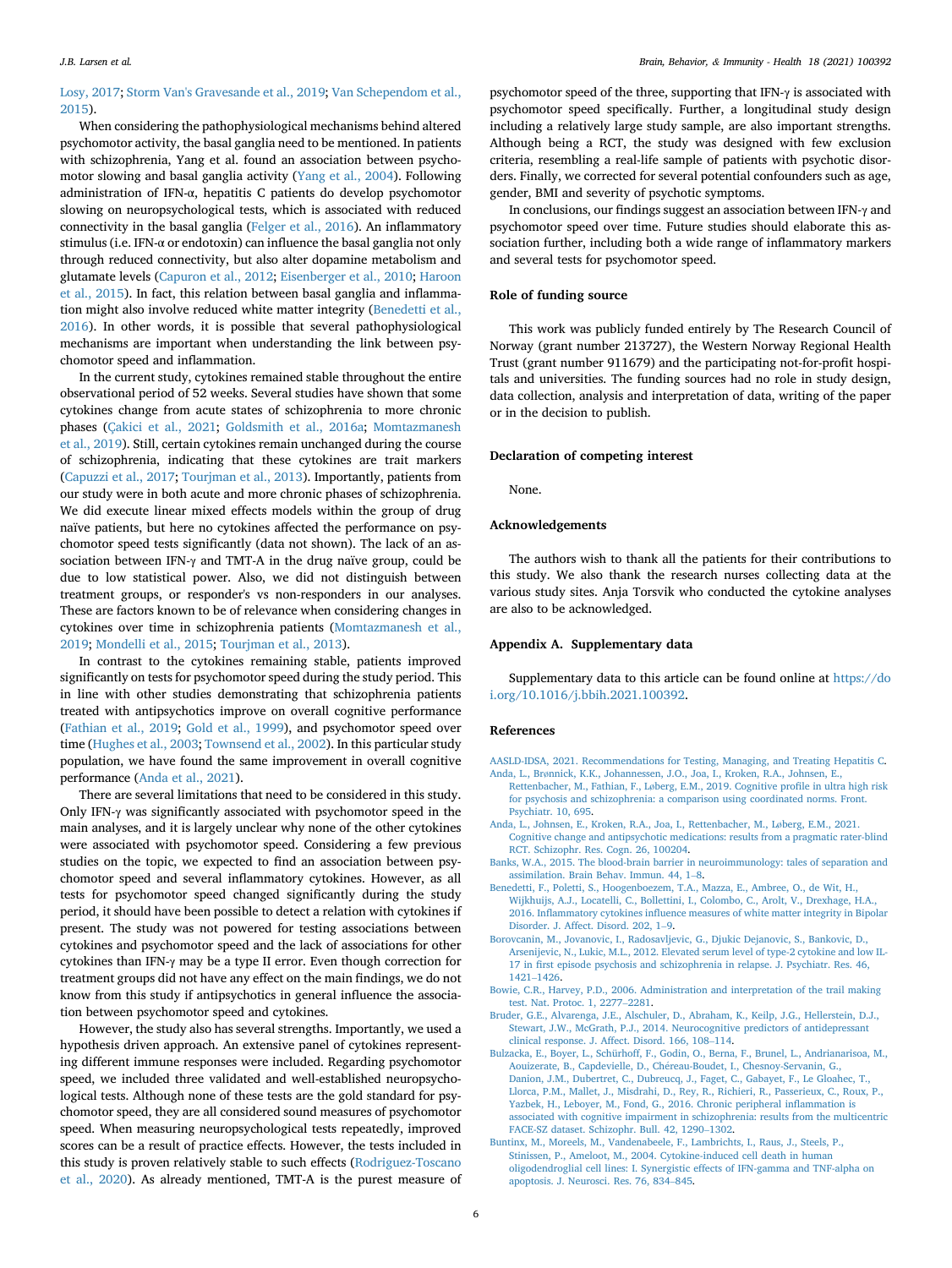- <span id="page-6-37"></span>[Capuron, L., Fornwalt, F.B., Knight, B.T., Harvey, P.D., Ninan, P.T., Miller, A.H., 2009.](http://refhub.elsevier.com/S2666-3546(21)00195-2/sref12) [Does cytokine-induced depression differ from idiopathic major depression in](http://refhub.elsevier.com/S2666-3546(21)00195-2/sref12) [medically healthy individuals? J. Affect. Disord. 119, 181](http://refhub.elsevier.com/S2666-3546(21)00195-2/sref12)–[185.](http://refhub.elsevier.com/S2666-3546(21)00195-2/sref12)
- <span id="page-6-11"></span>[Capuron, L., Pagnoni, G., Drake, D.F., Woolwine, B.J., Spivey, J.R., Crowe, R.J.,](http://refhub.elsevier.com/S2666-3546(21)00195-2/sref13) [Votaw, J.R., Goodman, M.M., Miller, A.H., 2012. Dopaminergic mechanisms of](http://refhub.elsevier.com/S2666-3546(21)00195-2/sref13) [reduced basal ganglia responses to hedonic reward during interferon alfa](http://refhub.elsevier.com/S2666-3546(21)00195-2/sref13) [administration. Arch. Gen. Psychiatr. 69, 1044](http://refhub.elsevier.com/S2666-3546(21)00195-2/sref13)–[1053](http://refhub.elsevier.com/S2666-3546(21)00195-2/sref13).
- <span id="page-6-47"></span>[Capuzzi, E., Bartoli, F., Crocamo, C., Clerici, M., Carr](http://refhub.elsevier.com/S2666-3546(21)00195-2/sref14)[a, G., 2017. Acute variations of](http://refhub.elsevier.com/S2666-3546(21)00195-2/sref14) [cytokine levels after antipsychotic treatment in drug-naïve subjects with a](http://refhub.elsevier.com/S2666-3546(21)00195-2/sref14) first[episode psychosis: a meta-analysis. Neurosci. Biobehav. Rev. 77, 122](http://refhub.elsevier.com/S2666-3546(21)00195-2/sref14)–[128.](http://refhub.elsevier.com/S2666-3546(21)00195-2/sref14)
- <span id="page-6-25"></span>[Crowe, S.F., 1998. The differential contribution of mental tracking, cognitive](http://refhub.elsevier.com/S2666-3546(21)00195-2/sref15) flexibility, [visual search, and motor speed to performance on parts A and B of the Trail Making](http://refhub.elsevier.com/S2666-3546(21)00195-2/sref15) [Test. J. Clin. Psychol. 54, 585](http://refhub.elsevier.com/S2666-3546(21)00195-2/sref15)–[591](http://refhub.elsevier.com/S2666-3546(21)00195-2/sref15).
- <span id="page-6-27"></span>[Dickerson, F., Stallings, C., Origoni, A., Vaughan, C., Khushalani, S., Yolken, R., 2013.](http://refhub.elsevier.com/S2666-3546(21)00195-2/sref16) [Elevated C-reactive protein and cognitive de](http://refhub.elsevier.com/S2666-3546(21)00195-2/sref16)ficits in individuals with bipolar [disorder. J. Affect. Disord. 150, 456](http://refhub.elsevier.com/S2666-3546(21)00195-2/sref16)–[459](http://refhub.elsevier.com/S2666-3546(21)00195-2/sref16).
- <span id="page-6-0"></span>[Dickinson, D., Ramsey, M.E., Gold, J.M., 2007. Overlooking the obvious: a meta-analytic](http://refhub.elsevier.com/S2666-3546(21)00195-2/sref17) [comparison of digit symbol coding tasks and other cognitive measures in](http://refhub.elsevier.com/S2666-3546(21)00195-2/sref17) [schizophrenia. Arch. Gen. Psychiatr. 64, 532](http://refhub.elsevier.com/S2666-3546(21)00195-2/sref17)–[542.](http://refhub.elsevier.com/S2666-3546(21)00195-2/sref17)
- <span id="page-6-24"></span>[Drake, R.E., Osher, F.C., Noordsy, D.L., Hurlbut, S.C., Teague, G.B., Beaudett, M.S., 1990.](http://refhub.elsevier.com/S2666-3546(21)00195-2/sref18) [Diagnosis of alcohol use disorders in schizophrenia. Schizophr. Bull. 16, 57](http://refhub.elsevier.com/S2666-3546(21)00195-2/sref18)–[67](http://refhub.elsevier.com/S2666-3546(21)00195-2/sref18).
- <span id="page-6-43"></span>[Eisenberger, N.I., Berkman, E.T., Inagaki, T.K., Rameson, L.T., Mashal, N.M., Irwin, M.R.,](http://refhub.elsevier.com/S2666-3546(21)00195-2/sref19) 2010. Infl[ammation-induced anhedonia: endotoxin reduces ventral striatum](http://refhub.elsevier.com/S2666-3546(21)00195-2/sref19) [responses to reward. Biol. Psychiatr. 68, 748](http://refhub.elsevier.com/S2666-3546(21)00195-2/sref19)–[754](http://refhub.elsevier.com/S2666-3546(21)00195-2/sref19).
- <span id="page-6-49"></span>[Fathian, F., Loberg, E.M., Gjestad, R., Steen, V.M., Kroken, R.A., Jorgensen, H.A.,](http://refhub.elsevier.com/S2666-3546(21)00195-2/sref20) [Johnsen, E., 2019. Associations between C-reactive protein levels and cognition](http://refhub.elsevier.com/S2666-3546(21)00195-2/sref20) during the fi[rst 6 months after acute psychosis. Acta Neuropsychiatr. 31, 36](http://refhub.elsevier.com/S2666-3546(21)00195-2/sref20)–[45](http://refhub.elsevier.com/S2666-3546(21)00195-2/sref20).
- <span id="page-6-6"></span>[Felger, J.C., Li, Z., Haroon, E., Woolwine, B.J., Jung, M.Y., Hu, X., Miller, A.H., 2016.](http://refhub.elsevier.com/S2666-3546(21)00195-2/sref21) Infl[ammation is associated with decreased functional connectivity within](http://refhub.elsevier.com/S2666-3546(21)00195-2/sref21) [corticostriatal reward circuitry in depression. Mol. Psychiatr. 21, 1358](http://refhub.elsevier.com/S2666-3546(21)00195-2/sref21)–[1365.](http://refhub.elsevier.com/S2666-3546(21)00195-2/sref21)
- <span id="page-6-18"></span>[Frydecka, D., Misiak, B., Pawlak-Adamska, E., Karabon, L., Tomkiewicz, A., Sedlaczek, P.,](http://refhub.elsevier.com/S2666-3546(21)00195-2/sref22) Kiejna, A., Beszł[ej, J.A., 2015. Interleukin-6: the missing element of the](http://refhub.elsevier.com/S2666-3546(21)00195-2/sref22) [neurocognitive deterioration in schizophrenia? The focus on genetic underpinnings,](http://refhub.elsevier.com/S2666-3546(21)00195-2/sref22) [cognitive impairment and clinical manifestation. Eur. Arch. Psychiatr. Clin. Neurosci.](http://refhub.elsevier.com/S2666-3546(21)00195-2/sref22) [265, 449](http://refhub.elsevier.com/S2666-3546(21)00195-2/sref22)–[459.](http://refhub.elsevier.com/S2666-3546(21)00195-2/sref22)
- <span id="page-6-50"></span>[Gold, S., Arndt, S., Nopoulos, P., O'Leary, D.S., Andreasen, N.C., 1999. Longitudinal study](http://refhub.elsevier.com/S2666-3546(21)00195-2/sref23) of cognitive function in fi[rst-episode and recent-onset schizophrenia. Am. J.](http://refhub.elsevier.com/S2666-3546(21)00195-2/sref23) [Psychiatr. 156, 1342](http://refhub.elsevier.com/S2666-3546(21)00195-2/sref23)–[1348.](http://refhub.elsevier.com/S2666-3546(21)00195-2/sref23)
- <span id="page-6-46"></span>[Goldsmith, D.R., Haroon, E., Woolwine, B.J., Jung, M.Y., Wommack, E.C., Harvey, P.D.,](http://refhub.elsevier.com/S2666-3546(21)00195-2/sref24) [Treadway, M.T., Felger, J.C., Miller, A.H., 2016a. In](http://refhub.elsevier.com/S2666-3546(21)00195-2/sref24)flammatory markers are [associated with decreased psychomotor speed in patients with major depressive](http://refhub.elsevier.com/S2666-3546(21)00195-2/sref24) [disorder. Brain Behav. Immun. 56, 281](http://refhub.elsevier.com/S2666-3546(21)00195-2/sref24)–[288](http://refhub.elsevier.com/S2666-3546(21)00195-2/sref24).
- <span id="page-6-19"></span>[Goldsmith, D.R., Massa, N., Pearce, B.D., Wommack, E.C., Alrohaibani, A., Goel, N.,](http://refhub.elsevier.com/S2666-3546(21)00195-2/sref25) [Cuthbert, B., Fargotstein, M., Felger, J.C., Haroon, E., Miller, A.H., Duncan, E., 2020.](http://refhub.elsevier.com/S2666-3546(21)00195-2/sref25) Infl[ammatory markers are associated with psychomotor slowing in patients with](http://refhub.elsevier.com/S2666-3546(21)00195-2/sref25) [schizophrenia compared to healthy controls. NPJ Schizophr. 6, 8.](http://refhub.elsevier.com/S2666-3546(21)00195-2/sref25)
- <span id="page-6-14"></span>[Goldsmith, D.R., Rapaport, M.H., Miller, B.J., 2016b. A meta-analysis of blood cytokine](http://refhub.elsevier.com/S2666-3546(21)00195-2/sref26) [network alterations in psychiatric patients: comparisons between schizophrenia,](http://refhub.elsevier.com/S2666-3546(21)00195-2/sref26) [bipolar disorder and depression. Mol. Psychiatr. 21, 1696](http://refhub.elsevier.com/S2666-3546(21)00195-2/sref26)–[1709](http://refhub.elsevier.com/S2666-3546(21)00195-2/sref26).
- <span id="page-6-41"></span>[Grzegorski, T., Losy, J., 2017. Cognitive impairment in multiple sclerosis](http://refhub.elsevier.com/S2666-3546(21)00195-2/sref27) – [a review of](http://refhub.elsevier.com/S2666-3546(21)00195-2/sref27) [current knowledge and recent research. Rev. Neurosci. 28, 845](http://refhub.elsevier.com/S2666-3546(21)00195-2/sref27)–[860](http://refhub.elsevier.com/S2666-3546(21)00195-2/sref27).
- <span id="page-6-33"></span>[Guo, J., Liu, C., Wang, Y., Feng, B., Zhang, X., 2015. Role of T helper lymphokines in the](http://refhub.elsevier.com/S2666-3546(21)00195-2/sref28) immune-infl[ammatory pathophysiology of schizophrenia: systematic review and](http://refhub.elsevier.com/S2666-3546(21)00195-2/sref28) [meta-analysis. Nord. J. Psychiatr. 69, 364](http://refhub.elsevier.com/S2666-3546(21)00195-2/sref28)–[372.](http://refhub.elsevier.com/S2666-3546(21)00195-2/sref28)
- <span id="page-6-44"></span>[Haroon, E., Felger, J.C., Woolwine, B.J., Chen, X., Parekh, S., Spivey, J.R., Hu, X.P.,](http://refhub.elsevier.com/S2666-3546(21)00195-2/sref29) [Miller, A.H., 2015. Age-related increases in basal ganglia glutamate are associated](http://refhub.elsevier.com/S2666-3546(21)00195-2/sref29) [with TNF, reduced motivation and decreased psychomotor speed during IFN-alpha](http://refhub.elsevier.com/S2666-3546(21)00195-2/sref29) treatment: preliminary fi[ndings. Brain Behav. Immun. 46, 17](http://refhub.elsevier.com/S2666-3546(21)00195-2/sref29)–[22](http://refhub.elsevier.com/S2666-3546(21)00195-2/sref29).
- <span id="page-6-20"></span>[Hori, H., Yoshimura, R., Katsuki, A., Atake, K., Igata, R., Konishi, Y., Nakamura, J., 2017.](http://refhub.elsevier.com/S2666-3546(21)00195-2/sref30) [Relationships between serum brain-derived neurotrophic factor, plasma](http://refhub.elsevier.com/S2666-3546(21)00195-2/sref30) [catecholamine metabolites, cytokines, cognitive function and clinical symptoms in](http://refhub.elsevier.com/S2666-3546(21)00195-2/sref30) [Japanese patients with chronic schizophrenia treated with atypical antipsychotic](http://refhub.elsevier.com/S2666-3546(21)00195-2/sref30) [monotherapy. World J. Biol. Psychiatr. 18, 401](http://refhub.elsevier.com/S2666-3546(21)00195-2/sref30)–[408](http://refhub.elsevier.com/S2666-3546(21)00195-2/sref30).
- <span id="page-6-39"></span>[Horiuchi, M., Itoh, A., Pleasure, D., Itoh, T., 2006. MEK-ERK signaling is involved in](http://refhub.elsevier.com/S2666-3546(21)00195-2/sref31) [interferon-gamma-induced death of oligodendroglial progenitor cells. J. Biol. Chem.](http://refhub.elsevier.com/S2666-3546(21)00195-2/sref31) [281, 20095](http://refhub.elsevier.com/S2666-3546(21)00195-2/sref31)–[20106](http://refhub.elsevier.com/S2666-3546(21)00195-2/sref31).
- <span id="page-6-29"></span>[Hubel, K.A., Reed, B., Yund, E.W., Herron, T.J., Woods, D.L., 2013. Computerized](http://refhub.elsevier.com/S2666-3546(21)00195-2/sref32) measures of fi[nger tapping: effects of hand dominance, age, and sex. Percept. Mot.](http://refhub.elsevier.com/S2666-3546(21)00195-2/sref32) [Skills 116, 929](http://refhub.elsevier.com/S2666-3546(21)00195-2/sref32)–[952.](http://refhub.elsevier.com/S2666-3546(21)00195-2/sref32)
- <span id="page-6-51"></span>[Hughes, C., Kumari, V., Soni, W., Das, M., Binneman, B., Drozd, S., O'Neil, S., Mathew, V.,](http://refhub.elsevier.com/S2666-3546(21)00195-2/sref33) [Sharma, T., 2003. Longitudinal study of symptoms and cognitive function in chronic](http://refhub.elsevier.com/S2666-3546(21)00195-2/sref33) [schizophrenia. Schizophr. Res. 59, 137](http://refhub.elsevier.com/S2666-3546(21)00195-2/sref33)–[146](http://refhub.elsevier.com/S2666-3546(21)00195-2/sref33).
- <span id="page-6-22"></span>Johnsen, E., Kroken, R.A., Lø[berg, E.M., Rettenbacher, M., Joa, I., Larsen, T.K.,](http://refhub.elsevier.com/S2666-3546(21)00195-2/sref34) [Reitan, S.K., Walla, B., Alisauskiene, R., Anda, L.G., Bartz-Johannessen, C., Berle, J.,](http://refhub.elsevier.com/S2666-3546(21)00195-2/sref34) [Bjarke, J., Fathian, F., Hugdahl, K., Kjelby, E., Sinkeviciute, I., Skrede, S., Stabell, L.,](http://refhub.elsevier.com/S2666-3546(21)00195-2/sref34) [Steen, V.M., Fleischhacker, W.W., 2020. Amisulpride, aripiprazole, and olanzapine in](http://refhub.elsevier.com/S2666-3546(21)00195-2/sref34) [patients with schizophrenia-spectrum disorders \(BeSt InTro\): a pragmatic, rater](http://refhub.elsevier.com/S2666-3546(21)00195-2/sref34)[blind, semi-randomised trial. Lancet Psychiatr. 7, 945](http://refhub.elsevier.com/S2666-3546(21)00195-2/sref34)–[954](http://refhub.elsevier.com/S2666-3546(21)00195-2/sref34).
- <span id="page-6-5"></span>[Karbasforoushan, H., Duffy, B., Blackford, J.U., Woodward, N.D., 2015. Processing speed](http://refhub.elsevier.com/S2666-3546(21)00195-2/sref35) [impairment in schizophrenia is mediated by white matter integrity. Psychol. Med. 45,](http://refhub.elsevier.com/S2666-3546(21)00195-2/sref35) [109](http://refhub.elsevier.com/S2666-3546(21)00195-2/sref35)–[120](http://refhub.elsevier.com/S2666-3546(21)00195-2/sref35).

# <span id="page-6-45"></span>J.B. Larsen et al. Brain, Behavior, & Immunity - Health 18 (2021) 100392

- <span id="page-6-23"></span>[Kay, S.R., Fiszbein, A., Opler, L.A., 1987. The positive and negative syndrome scale](http://refhub.elsevier.com/S2666-3546(21)00195-2/sref36) [\(PANSS\) for schizophrenia. Schizophr. Bull. 13, 261](http://refhub.elsevier.com/S2666-3546(21)00195-2/sref36)–[276.](http://refhub.elsevier.com/S2666-3546(21)00195-2/sref36)
- <span id="page-6-40"></span>[Kebir, H., Ifergan, I., Alvarez, J.I., Bernard, M., Poirier, J., Arbour, N., Duquette, P.,](http://refhub.elsevier.com/S2666-3546(21)00195-2/sref37) [Prat, A., 2009. Preferential recruitment of interferon-gamma-expressing TH17 cells in](http://refhub.elsevier.com/S2666-3546(21)00195-2/sref37) [multiple sclerosis. Ann. Neurol. 66, 390](http://refhub.elsevier.com/S2666-3546(21)00195-2/sref37)–[402](http://refhub.elsevier.com/S2666-3546(21)00195-2/sref37).
- <span id="page-6-26"></span>[Keefe, R.S., Harvey, P.D., Goldberg, T.E., Gold, J.M., Walker, T.M., Kennel, C.,](http://refhub.elsevier.com/S2666-3546(21)00195-2/sref38) [Hawkins, K., 2008. Norms and standardization of the brief assessment of cognition in](http://refhub.elsevier.com/S2666-3546(21)00195-2/sref38) [schizophrenia \(BACS\). Schizophr. Res. 102, 108](http://refhub.elsevier.com/S2666-3546(21)00195-2/sref38)–[115](http://refhub.elsevier.com/S2666-3546(21)00195-2/sref38).
- <span id="page-6-17"></span>[Khandaker, G.M., Dantzer, R., Jones, P.B., 2017. Immunopsychiatry: important facts.](http://refhub.elsevier.com/S2666-3546(21)00195-2/sref39) [Psychol. Med. 47, 2229](http://refhub.elsevier.com/S2666-3546(21)00195-2/sref39)–[2237.](http://refhub.elsevier.com/S2666-3546(21)00195-2/sref39)
- <span id="page-6-28"></span>[Krogh, J., Benros, M.E., Jorgensen, M.B., Vesterager, L., Elfving, B., Nordentoft, M., 2014.](http://refhub.elsevier.com/S2666-3546(21)00195-2/sref40) [The association between depressive symptoms, cognitive function, and in](http://refhub.elsevier.com/S2666-3546(21)00195-2/sref40)flammation [in major depression. Brain Behav. Immun. 35, 70](http://refhub.elsevier.com/S2666-3546(21)00195-2/sref40)–[76.](http://refhub.elsevier.com/S2666-3546(21)00195-2/sref40)
- <span id="page-6-12"></span>[Kroken, R.A., Sommer, I.E., Steen, V.M., Dieset, I., Johnsen, E., 2018. Constructing the](http://refhub.elsevier.com/S2666-3546(21)00195-2/sref41) [immune signature of schizophrenia for clinical use and research; an integrative](http://refhub.elsevier.com/S2666-3546(21)00195-2/sref41) [review translating descriptives into diagnostics. Front. Psychiatr. 9, 753.](http://refhub.elsevier.com/S2666-3546(21)00195-2/sref41)
- <span id="page-6-32"></span>[Li, P., Spolski, R., Liao, W., Leonard, W.J., 2014. Complex interactions of transcription](http://refhub.elsevier.com/S2666-3546(21)00195-2/sref42) [factors in mediating cytokine biology in T cells. Immunol. Rev. 261, 141](http://refhub.elsevier.com/S2666-3546(21)00195-2/sref42)–[156.](http://refhub.elsevier.com/S2666-3546(21)00195-2/sref42)
- <span id="page-6-36"></span>[Majer, M., Welberg, L.A., Capuron, L., Pagnoni, G., Raison, C.L., Miller, A.H., 2008. IFN](http://refhub.elsevier.com/S2666-3546(21)00195-2/sref43)[alpha-induced motor slowing is associated with increased depression and fatigue in](http://refhub.elsevier.com/S2666-3546(21)00195-2/sref43) [patients with chronic hepatitis C. Brain Behav. Immun. 22, 870](http://refhub.elsevier.com/S2666-3546(21)00195-2/sref43)–[880.](http://refhub.elsevier.com/S2666-3546(21)00195-2/sref43)
- <span id="page-6-21"></span>[Martínez-Cengotitabengoa, M., Mac-Dowell, K.S., Leza, J.C., Mico, J.A., Fernandez, M.,](http://refhub.elsevier.com/S2666-3546(21)00195-2/sref44) - [Echevarría, E., Sanjuan, J., Elorza, J., Gonz](http://refhub.elsevier.com/S2666-3546(21)00195-2/sref44)ález-Pinto, A., 2012. Cognitive impairment [is related to oxidative stress and chemokine levels in](http://refhub.elsevier.com/S2666-3546(21)00195-2/sref44) first psychotic episodes. [Schizophr. Res. 137, 66](http://refhub.elsevier.com/S2666-3546(21)00195-2/sref44)–[72](http://refhub.elsevier.com/S2666-3546(21)00195-2/sref44).
- <span id="page-6-9"></span>[Martino, G., Furlan, R., Brambilla, E., Bergami, A., Ruf](http://refhub.elsevier.com/S2666-3546(21)00195-2/sref45)fini, F., Gironi, M., Poliani, P.L., [Grimaldi, L.M., Comi, G., 2000. Cytokines and immunity in multiple sclerosis: the](http://refhub.elsevier.com/S2666-3546(21)00195-2/sref45) [dual signal hypothesis. J. Neuroimmunol. 109, 3](http://refhub.elsevier.com/S2666-3546(21)00195-2/sref45)–[9](http://refhub.elsevier.com/S2666-3546(21)00195-2/sref45).
- <span id="page-6-15"></span>[Miller, B.J., Buckley, P., Seabolt, W., Mellor, A., Kirkpatrick, B., 2011. Meta-analysis of](http://refhub.elsevier.com/S2666-3546(21)00195-2/sref46) [cytokine alterations in schizophrenia: clinical status and antipsychotic effects. Biol.](http://refhub.elsevier.com/S2666-3546(21)00195-2/sref46) [Psychiatr. 70, 663](http://refhub.elsevier.com/S2666-3546(21)00195-2/sref46)–[671.](http://refhub.elsevier.com/S2666-3546(21)00195-2/sref46)
- <span id="page-6-16"></span>[Momtazmanesh, S., Zare-Shahabadi, A., Rezaei, N., 2019. Cytokine alterations in](http://refhub.elsevier.com/S2666-3546(21)00195-2/sref47) [schizophrenia: an updated review. Front. Psychiatr. 10, 892](http://refhub.elsevier.com/S2666-3546(21)00195-2/sref47).
- <span id="page-6-48"></span>[Mondelli, V., Ciufolini, S., Belvederi Murri, M., Bonaccorso, S., Di Forti, M., Giordano, A.,](http://refhub.elsevier.com/S2666-3546(21)00195-2/sref48) [Marques, T.R., Zunszain, P.A., Morgan, C., Murray, R.M., Pariante, C.M., Dazzan, P.,](http://refhub.elsevier.com/S2666-3546(21)00195-2/sref48) 2015. Cortisol and infl[ammatory biomarkers predict poor treatment response in](http://refhub.elsevier.com/S2666-3546(21)00195-2/sref48) first [episode psychosis. Schizophr. Bull. 41, 1162](http://refhub.elsevier.com/S2666-3546(21)00195-2/sref48)–[1170.](http://refhub.elsevier.com/S2666-3546(21)00195-2/sref48)
- <span id="page-6-34"></span>[Mora, E., Portella, M.J., Pinol-Ripoll, G., Lopez, R., Cuadras, D., Forcada, I., Teres, M.,](http://refhub.elsevier.com/S2666-3546(21)00195-2/sref49) [Vieta, E., Mur, M., 2019. High BDNF serum levels are associated to good cognitive](http://refhub.elsevier.com/S2666-3546(21)00195-2/sref49) [functioning in bipolar disorder. Eur. Psychiatr. 60, 97](http://refhub.elsevier.com/S2666-3546(21)00195-2/sref49)–[107.](http://refhub.elsevier.com/S2666-3546(21)00195-2/sref49)
- <span id="page-6-7"></span>[Najjar, S., Pearlman, D.M., 2015. Neuroin](http://refhub.elsevier.com/S2666-3546(21)00195-2/sref50)flammation and white matter pathology in [schizophrenia: systematic review. Schizophr. Res. 161, 102](http://refhub.elsevier.com/S2666-3546(21)00195-2/sref50)–[112](http://refhub.elsevier.com/S2666-3546(21)00195-2/sref50).
- <span id="page-6-2"></span>[Nuechterlein, K.H., Subotnik, K.L., Green, M.F., Ventura, J., Asarnow, R.F., Gitlin, M.J.,](http://refhub.elsevier.com/S2666-3546(21)00195-2/sref51) [Yee, C.M., Gretchen-Doorly, D., Mintz, J., 2011. Neurocognitive predictors of work](http://refhub.elsevier.com/S2666-3546(21)00195-2/sref51) [outcome in recent-onset schizophrenia. Schizophr. Bull. 37 \(Suppl. 2\), S33](http://refhub.elsevier.com/S2666-3546(21)00195-2/sref51)–[S40.](http://refhub.elsevier.com/S2666-3546(21)00195-2/sref51)
- <span id="page-6-13"></span>[Pape, K., Tamouza, R., Leboyer, M., Zipp, F., 2019. Immunoneuropsychiatry - novel](http://refhub.elsevier.com/S2666-3546(21)00195-2/sref52) [perspectives on brain disorders. Nat. Rev. Neurol. 15, 317](http://refhub.elsevier.com/S2666-3546(21)00195-2/sref52)–[328](http://refhub.elsevier.com/S2666-3546(21)00195-2/sref52).
- <span id="page-6-35"></span>[Pestka, S., Krause, C.D., Walter, M.R., 2004. Interferons, interferon-like cytokines, and](http://refhub.elsevier.com/S2666-3546(21)00195-2/sref53) [their receptors. Immunol. Rev. 202, 8](http://refhub.elsevier.com/S2666-3546(21)00195-2/sref53)–[32.](http://refhub.elsevier.com/S2666-3546(21)00195-2/sref53)
- <span id="page-6-10"></span>[Petrulli, J.R., Kalish, B., Nabulsi, N.B., Huang, Y., Hannestad, J., Morris, E.D., 2017.](http://refhub.elsevier.com/S2666-3546(21)00195-2/sref54) Systemic infl[ammation enhances stimulant-induced striatal dopamine elevation.](http://refhub.elsevier.com/S2666-3546(21)00195-2/sref54) [Transl. Psychiatry 7, e1076.](http://refhub.elsevier.com/S2666-3546(21)00195-2/sref54)
- <span id="page-6-38"></span>[Popko, B., Baerwald, K.D., 1999. Oligodendroglial response to the immune cytokine](http://refhub.elsevier.com/S2666-3546(21)00195-2/sref55) [interferon gamma. Neurochem. Res. 24, 331](http://refhub.elsevier.com/S2666-3546(21)00195-2/sref55)–[338](http://refhub.elsevier.com/S2666-3546(21)00195-2/sref55).
- <span id="page-6-8"></span>[Prieto, G.A., Cotman, C.W., 2017. Cytokines and cytokine networks target neurons to](http://refhub.elsevier.com/S2666-3546(21)00195-2/sref56) [modulate long-term potentiation. Cytokine Growth Factor Rev. 34, 27](http://refhub.elsevier.com/S2666-3546(21)00195-2/sref56)–[33](http://refhub.elsevier.com/S2666-3546(21)00195-2/sref56).
- <span id="page-6-4"></span>[Pukrop, R., Ruhrmann, S., Schultze-Lutter, F., Bechdolf, A., Brockhaus-Dumke, A.,](http://refhub.elsevier.com/S2666-3546(21)00195-2/sref57) [Klosterkotter, J., 2007. Neurocognitive indicators for a conversion to psychosis:](http://refhub.elsevier.com/S2666-3546(21)00195-2/sref57) [comparison of patients in a potentially initial prodromal state who did or did not](http://refhub.elsevier.com/S2666-3546(21)00195-2/sref57) [convert to a psychosis. Schizophr. Res. 92, 116](http://refhub.elsevier.com/S2666-3546(21)00195-2/sref57)–[125](http://refhub.elsevier.com/S2666-3546(21)00195-2/sref57).
- <span id="page-6-53"></span>[Rodriguez-Toscano, E., L](http://refhub.elsevier.com/S2666-3546(21)00195-2/sref58)ó[pez, G., Mayoral, M., Lewis, S., Lees, J., Drake, R., Arango, C.,](http://refhub.elsevier.com/S2666-3546(21)00195-2/sref58) [Rapado-Castro, M., 2020. A longitudinal comparison of two neurocognitive test](http://refhub.elsevier.com/S2666-3546(21)00195-2/sref58) [batteries in patients with schizophrenia and healthy volunteers: time effects on](http://refhub.elsevier.com/S2666-3546(21)00195-2/sref58) [neuropsychological performance and their relation to functional outcome. Schizophr.](http://refhub.elsevier.com/S2666-3546(21)00195-2/sref58) [Res. 216, 347](http://refhub.elsevier.com/S2666-3546(21)00195-2/sref58)–[356.](http://refhub.elsevier.com/S2666-3546(21)00195-2/sref58)
- <span id="page-6-1"></span>[Rybakowski, J.K., Borkowska, A., 2002. Eye movement and neuropsychological studies in](http://refhub.elsevier.com/S2666-3546(21)00195-2/sref59) fi[rst-degree relatives of schizophrenic patients. Schizophr. Res. 54, 105](http://refhub.elsevier.com/S2666-3546(21)00195-2/sref59)–[110.](http://refhub.elsevier.com/S2666-3546(21)00195-2/sref59)
- <span id="page-6-3"></span>[Sanchez, P., Ojeda, N., Pena, J., Elizagarate, E., Yoller, A.B., Gutierrez, M., Ezcurra, J.,](http://refhub.elsevier.com/S2666-3546(21)00195-2/sref60) [2009. Predictors of longitudinal changes in schizophrenia: the role of processing](http://refhub.elsevier.com/S2666-3546(21)00195-2/sref60) [speed. J. Clin. Psychiatr. 70, 888](http://refhub.elsevier.com/S2666-3546(21)00195-2/sref60)–[896.](http://refhub.elsevier.com/S2666-3546(21)00195-2/sref60)
- <span id="page-6-30"></span>[Skogan, A.H., Oerbeck, B., Christiansen, C., Lande, H.L., Egeland, J., 2018. Updated](http://refhub.elsevier.com/S2666-3546(21)00195-2/sref61) developmental norms for fi[ne motor functions as measured by](http://refhub.elsevier.com/S2666-3546(21)00195-2/sref61) finger tapping speed [and the Grooved Pegboard Test. Dev. Neuropsychol. 43, 551](http://refhub.elsevier.com/S2666-3546(21)00195-2/sref61)–[565.](http://refhub.elsevier.com/S2666-3546(21)00195-2/sref61)
- <span id="page-6-42"></span>[Storm Van's Gravesande, K., Calabrese, P., Blaschek, A., Rost](http://refhub.elsevier.com/S2666-3546(21)00195-2/sref62)ásy, K., Huppke, P., Rothe, L., [Mall, V., Kessler, J., Kalbe, E., 2019. The Multiple Sclerosis Inventory of Cognition for](http://refhub.elsevier.com/S2666-3546(21)00195-2/sref62) [Adolescents \(MUSICADO\): a brief screening instrument to assess cognitive](http://refhub.elsevier.com/S2666-3546(21)00195-2/sref62) [dysfunction, fatigue and loss of health-related quality of life in pediatric-onset](http://refhub.elsevier.com/S2666-3546(21)00195-2/sref62) [multiple sclerosis. Eur. J. Paediatr. Neurol. 23, 792](http://refhub.elsevier.com/S2666-3546(21)00195-2/sref62)–[800.](http://refhub.elsevier.com/S2666-3546(21)00195-2/sref62)
- <span id="page-6-31"></span>[Tourjman, V., Kouassi,](http://refhub.elsevier.com/S2666-3546(21)00195-2/sref63) É., Koué, M., Rocchetti, M., Fortin-Fournier, S., Fusar-Poli, P., [Potvin, S., 2013. Antipsychotics' effects on blood levels of cytokines in schizophrenia:](http://refhub.elsevier.com/S2666-3546(21)00195-2/sref63) [a meta-analysis. Schizophr. Res. 151, 43](http://refhub.elsevier.com/S2666-3546(21)00195-2/sref63)–[47](http://refhub.elsevier.com/S2666-3546(21)00195-2/sref63).
- <span id="page-6-52"></span>[Townsend, L.A., Norman, R.M., Malla, A.K., Rychlo, A.D., Ahmed, R.R., 2002. Changes in](http://refhub.elsevier.com/S2666-3546(21)00195-2/sref64) [cognitive functioning following comprehensive treatment for](http://refhub.elsevier.com/S2666-3546(21)00195-2/sref64) first episode patients [with schizophrenia spectrum disorders. Psychiatr. Res. 113, 69](http://refhub.elsevier.com/S2666-3546(21)00195-2/sref64)–[81](http://refhub.elsevier.com/S2666-3546(21)00195-2/sref64).